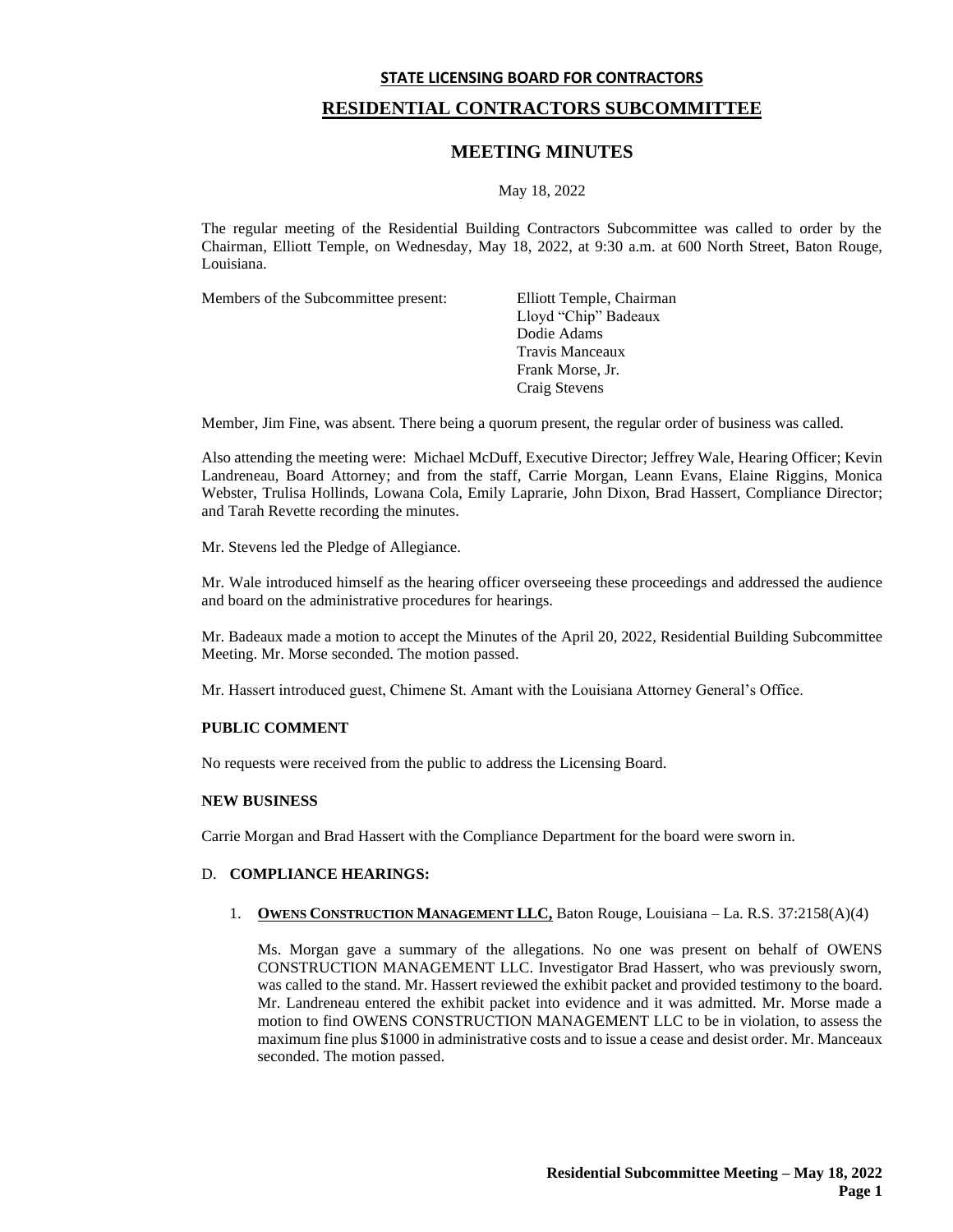## 2. **LORI WILKINSON D/B/A SERVPRO OF LAKE CHARLES,** Lake Charles, Louisiana – La. R.S. 37:2185(A)

Lori Wilkinson was present on behalf of LORI WILKINSON D/B/A SERVPRO OF LAKE CHARLES and was sworn in. Ms. Morgan gave a summary of the allegations. Ms. Wilkinson entered a no contest plea. Mr. Morse made a motion to accept the plea. Mr. Manceaux seconded. The motion passed. Investigator Brad Hassert, who was previously sworn, was called to the stand. Mr. Hassert reviewed the exhibit packet and provided testimony to the board. Mr. Landreneau entered the exhibit packet into evidence and it was admitted. Ms. Wilkinson gave a statement to the board regarding this matter. The board questioned Ms. Wilkinson. Mr. Badeaux made a motion to assess an administrative penalty of \$250 in administrative costs. Mr. Morse seconded. The motion passed.

## 3. **TEXAS RESTORATION & INSPECTION SERVICES INC.,** Haltom, Texas – La. R.S. 37:2175.3(A)(1)

Ms. Morgan gave a summary of the allegations. No one was present on behalf of TEXAS RESTORATION & INSPECTION SERVICES INC. Investigator Brad Hassert, who was previously sworn, was called to the stand. Mr. Hassert reviewed the exhibit packet and provided testimony to the board. Mr. Landreneau entered the exhibit packet into evidence and it was admitted. Mr. Morse made a motion to find TEXAS RESTORATION & INSPECTION SERVICES INC. to be in violation, to assess the maximum fine plus \$1000 in administrative costs and to issue a cease and desist order. Mr. Manceaux seconded. The motion passed.

#### 4. **BIRD CREEK ROOFING AND CONSTRUCTION LLC,** Shreveport, Louisiana – La. R.S. 37:2167(A)

Ms. Morgan gave a summary of the allegations and read the settlement offer presented by BIRD CREEK ROOFING AND CONSTRUCTION LLC. Mr. Morse made a motion to accept the settlement offer as presented, which included a no contest plea. Mr. Stevens seconded. The motion passed.

## 5. **ANTONIO JOSEPH D/B/A AFFORDABLE ROOFING,** Crowley, Louisiana– La. R.S. 37:2175.3(A)(1)

Ms. Morgan gave a summary of the allegations. No one was present on behalf of ANTONIO JOSEPH D/B/A AFFORDABLE ROOFING. Investigator Brad Hassert, who was previously sworn, was called to the stand. Mr. Hassert reviewed the exhibit packet and provided testimony to the board. Mr. Landreneau entered the exhibit packet into evidence and it was admitted. Mr. Morse made a motion to find ANTONIO JOSEPH D/B/A AFFORDABLE ROOFING to be in violation, to assess the maximum fine plus \$1000 in administrative costs and to issue a cease and desist order. Mr. Manceaux seconded. The motion passed.

#### 6. ELVIA CORINA RIVERA AND LUIS FERNANDO ARGUIJO D/B/A RIVERA CONSTRUCTION SERVICES, Dallas, Texas – La. R.S. 37:2175.3(A)(1)

Ms. Morgan gave a summary of the allegations. No one was present on behalf of ELVIA CORINA RIVERA AND LUIS FERNANDO ARGUIJO D/B/A RIVERA CONSTRUCTION SERVICES. Investigator Brad Hassert, who was previously sworn, was called to the stand. Mr. Hassert reviewed the exhibit packet and provided testimony to the board. Mr. Landreneau entered the exhibit packet into evidence and it was admitted. Mr. Morse made a motion to find ELVIA CORINA RIVERA AND LUIS FERNANDO ARGUIJO D/B/A RIVERA CONSTRUCTION SERVICES to be in violation, to assess the maximum fine plus \$1000 in administrative costs and to issue a cease and desist order. Mr. Manceaux seconded. The motion passed.

## 7. **A PLUS SILVA CONSTRUCTION INC.,** Marrero, Louisiana – La. R.S. 37:2158(A)(4)

Ms. Morgan gave a summary of the allegations and read the settlement offer presented by A PLUS SILVA CONSTRUCTION INC. Mr. Morse made a motion to accept the settlement offer as presented, which included a no contest plea. Ms. Adams seconded. The motion passed.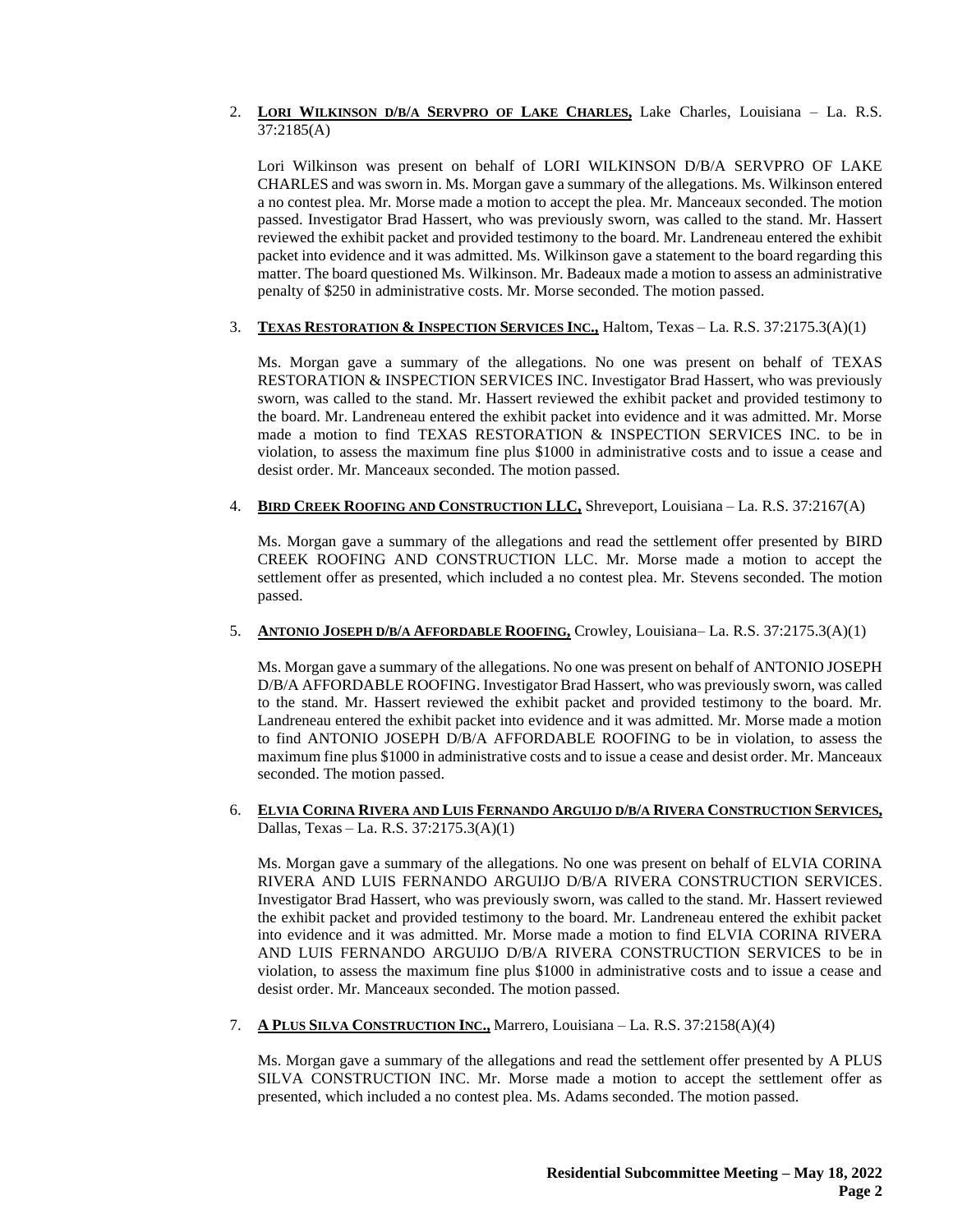## 8. **B & B CONSTRUCTION OF SOUTH LOUISIANA LLC,** Rayne, Louisiana – La. R.S. 37:2175.3(A)(1)

Cody Borges was present on behalf of B & B CONSTRUCTION OF SOUTH LOUISIANA LLC and was sworn in. Ms. Morgan gave a summary of the allegations. Mr. Borges entered a no contest plea. Mr. Morse made a motion to accept the plea. Mr. Manceaux seconded. The motion passed. Investigator Brad Hassert, who was previously sworn, was called to the stand. Mr. Hassert reviewed the exhibit packet and provided testimony to the board. Mr. Landreneau entered the exhibit packet into evidence and it was admitted. Mr. Borges gave a statement to the board regarding this matter. The board questioned Mr. Borges. Mr. Hassert provided additional testimony to the board. Mr. Morse made a motion to assess an administrative penalty of \$500 in administrative costs. Mr. Manceaux seconded. The motion passed.

<Items 9 and 10 were consolidated.>

- 9. **DAVID BABCOCK D/B/A FIRST RESPONSE PROPERTY ADJUSTERS,** Bush, Louisiana La. R.S. 37:2175.3(A)(1)
- 10. **DAVID BABCOCK D/B/A FIRST RESPONSE PROPERTY ADJUSTERS,** Bush, Louisiana La. R.S. 37:2167(A)

Ms. Morgan gave a summary of the allegations for matters 9 and 10. No one was present on behalf of DAVID BABCOCK D/B/A FIRST RESPONSE PROPERTY ADJUSTERS. Investigator Brad Hassert, who was previously sworn, was called to the stand. Mr. Hassert reviewed the exhibit packet and provided testimony to the board regarding LSLBC Case 2021-0747-01. Mr. Landreneau entered the exhibit packet into evidence regarding LSLBC Case 2021-0747-01 and it was admitted. Mr. Hassert reviewed the exhibit packet and provided testimony to the board regarding LSLBC Case 2021-1620-01. Mr. Landreneau entered the exhibit packet into evidence regarding LSLBC Case 2021-1620-01 and it was admitted. Mr. Morse made a motion to find DAVID BABCOCK D/B/A FIRST RESPONSE PROPERTY ADJUSTERS to be in violation regarding LSLBC Case 2021-0747- 01, to assess the maximum fine plus \$1000 in administrative costs and to issue a cease and desist order. Mr. Morse continued the motion to find DAVID BABCOCK D/B/A FIRST RESPONSE PROPERTY ADJUSTERS to be in violation regarding LSLBC Case 2021-1620-01, to assess the maximum fine plus \$1000 in administrative costs and to issue a cease and desist order. Mr. Manceaux seconded. The motion passed.

#### 11. **TERRY HESTER D/B/A GREEN ENERGY CAPITAL LLC,** Banks, Alabama – La. R.S. 37:2167(A)

Ms. Morgan gave a summary of the allegations and read the settlement offer presented by TERRY HESTER D/B/A GREEN ENERGY CAPITAL LLC. Mr. Morse made a motion to accept the settlement offer as presented, which included a no contest plea. Ms. Adams seconded. The motion passed.

12. **B.O.I CONSTRUCTION, LLC,** New Orleans, Louisiana – La. R.S. 37:2158(A)(3) and Rules and Regulations of the Board Section 135(A)

Sadat Spencer was present on behalf of B.O.I CONSTRUCTION, LLC and was sworn in. Ms. Morgan gave a summary of the allegations. Mr. Spencer entered a no contest plea. Mr. Morse made a motion to accept the plea. Mr. Manceaux seconded. The motion passed. Investigator Joseph Anderson was called to the stand and was sworn in. Mr. Anderson reviewed the exhibit packet and provided testimony to the board. Mr. Landreneau entered the exhibit packet into evidence and it was admitted. Mr. Spencer gave a statement to the board regarding this matter. Mr. Morse made a motion to assess an administrative penalty of a \$1000 fine plus \$500 in administrative costs. Mr. Manceaux seconded. The motion passed.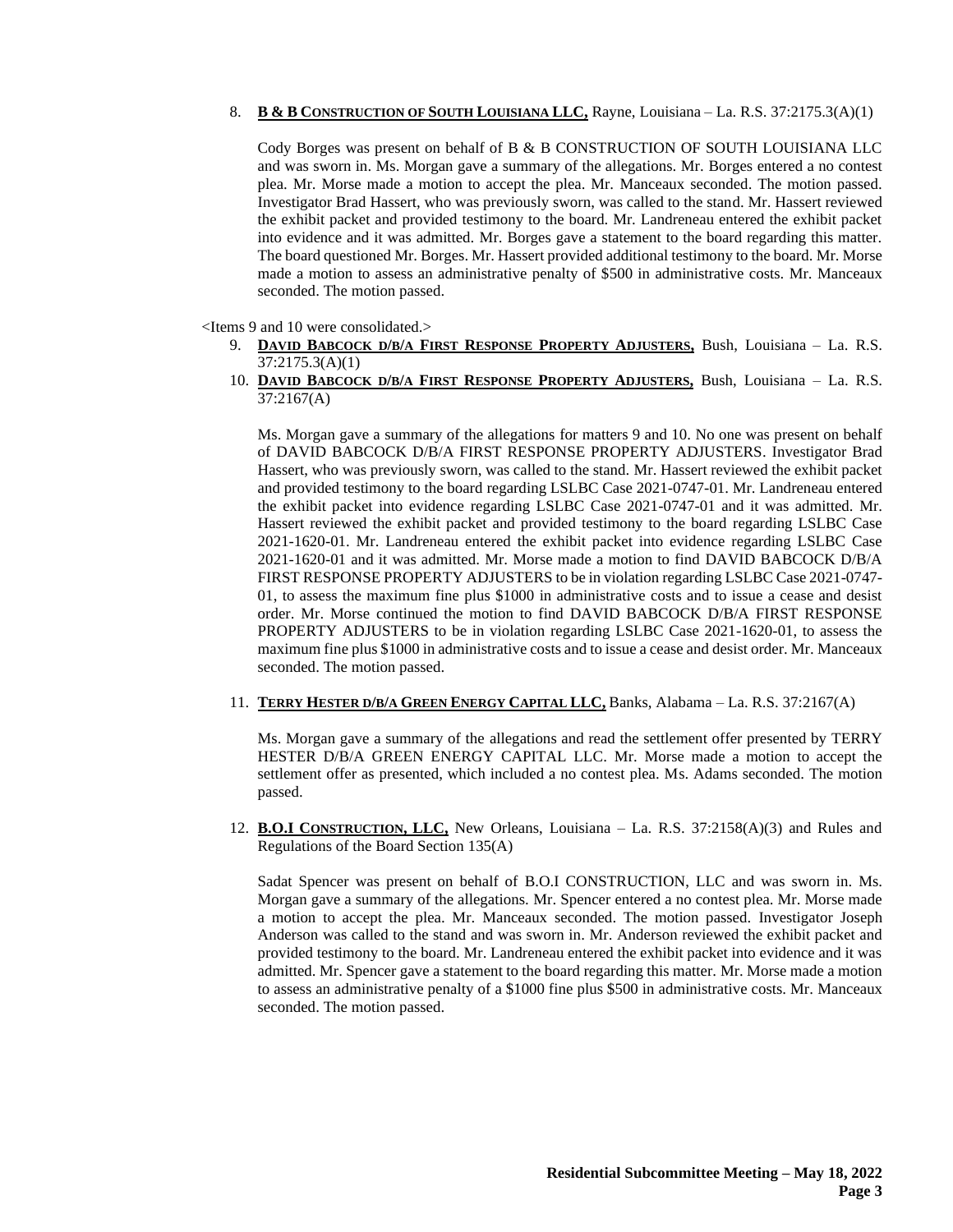## 13. **JOAQUIN DEL OLMO AKA DANIEL DEL OLMO,** Lafayette, Louisiana – La. R.S. 37:2167(A)

Joaquin Del Olmo was present on behalf of JOAQUIN DEL OLMO AKA DANIEL DEL OLMO and was sworn in. Ms. Morgan gave a summary of the allegations. Mr. Del Olmo entered a no contest plea. Mr. Morse made a motion to accept the plea. Mr. Manceaux seconded. The motion passed. Investigator Brad Hassert, who was previously sworn, was called to the stand. Mr. Hassert reviewed the exhibit packet and provided testimony to the board. Mr. Landreneau entered the exhibit packet into evidence and it was admitted. Mr. Del Olmo gave a statement to the board regarding this matter. The board questioned Mr. Del Olmo. Mr. Hassert provided additional testimony to the board. Mr. Morse made a motion to assess an administrative penalty of a \$500 fine plus \$500 in administrative costs. Ms. Adams seconded. The motion passed.

#### 14. **JOAQUIN DEL OLMO AKA DANIEL DEL OLMO,** Lafayette, Louisiana – La. R.S. 37:2167(A)

Mr. Hassert requested this matter be dismissed. Mr. Morse made a motion to dismiss this matter, LSLBC Case 2021-0937-01. Mr. Badeaux seconded. The motion passed.

#### 15. **B & T CONSTRUCTION AND HOME IMPROVEMENT, LLC,** Iowa, Louisiana – La. R.S. 37:2167(A)

Brian Broussard was present on behalf of B & T CONSTRUCTION AND HOME IMPROVEMENT, LLC and was sworn in. Ms. Morgan gave a summary of the allegations. Mr. Broussard entered a no contest plea. Mr. Morse made a motion to accept the plea. Mr. Manceaux seconded. The motion passed. Investigator Brad Hassert, who was previously sworn, was called to the stand. Mr. Hassert reviewed the exhibit packet and provided testimony to the board. Mr. Landreneau entered the exhibit packet into evidence and it was admitted. Mr. Broussard gave a statement to the board regarding this matter. Mr. Morse made a motion to assess an administrative penalty of the maximum fine plus \$1000 in administrative costs and to allow the administrative penalty to be reduced to a \$500 fine plus \$500 in administrative costs if the company obtains the proper license within 120 days. Mr. Manceaux seconded. The motion passed.

## 16. **MICHAEL MORRIS JEFFERY D/B/A MIKE'S CONSTRUCTION,** Texarkana, Arkansas – La. R.S. 37:2175.3(A)(1)

Ms. Morgan gave a summary of the allegations. No one was present on behalf of MICHAEL MORRIS JEFFERY D/B/A MIKE'S CONSTRUCTION. Investigator Brad Hassert, who was previously sworn, was called to the stand. Mr. Hassert reviewed the exhibit packet and provided testimony to the board. Mr. Landreneau entered the exhibit packet into evidence and it was admitted. Mr. Morse made a motion to find MICHAEL MORRIS JEFFERY D/B/A MIKE'S CONSTRUCTION to be in violation, to assess the maximum fine plus \$1000 in administrative costs and to issue a cease and desist order. Mr. Manceaux seconded. The motion passed.

#### 17. **MARK WHITE D/B/A THE MOG CONSTRUCTION COMPANY LLC,** Vidalia, Louisiana – La. R.S. 37:2175.3(A)(1)

Ms. Morgan gave a summary of the allegations and read the settlement offer presented by MARK WHITE D/B/A THE MOG CONSTRUCTION COMPANY LLC. Mr. Morse made a motion to accept the settlement offer as presented, which included a no contest plea. Ms. Adams seconded. The motion passed.

18. **JASON LANGLEY,** Hineston, Louisiana – La. R.S. 37:2175.3(A)(1)

Ms. Morgan gave a summary of the allegations. No one was present on behalf of JASON LANGLEY. Investigator Brad Hassert, who was previously sworn, was called to the stand. Mr. Hassert reviewed the exhibit packet and provided testimony to the board. Mr. Landreneau entered the exhibit packet into evidence and it was admitted. Mr. Morse made a motion to find JASON LANGLEY to be in violation, to assess the maximum fine plus \$1000 in administrative costs and to issue a cease and desist order. Ms. Adams seconded. The motion passed.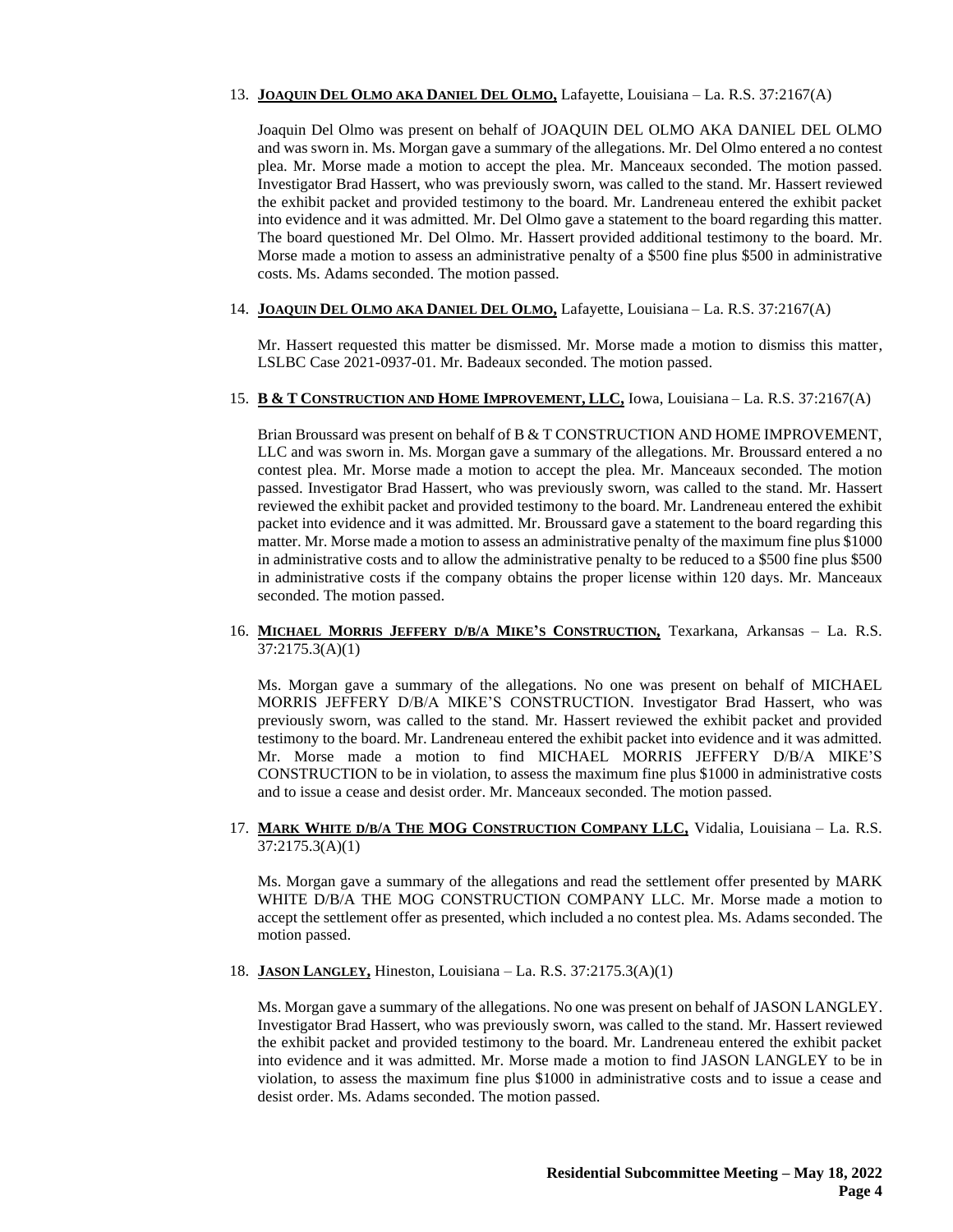19. **REDSTICK ROOFING SPECIALISTS LLC,** Baton Rouge, Louisiana – La. R.S. 37:2158(A)(3), Rules and Regulations of the Board Section 105(B)

Ms. Morgan gave a summary of the allegations and read the settlement offer presented by REDSTICK ROOFING SPECIALISTS LLC. Mr. Morse made a motion to accept the settlement offer as presented, which included a no contest plea. Mr. Manceaux seconded. The motion passed.

#### E. **STATUTORY CITATIONS:**

Ms. Morgan presented the statutory citations. Mr. Badeaux made a motion to accept the statutory citations as presented. Mr. Morse seconded. The motion passed.

#### **OLD BUSINESS**

#### F. **REQUESTS FOR REHEARING:**

<Matters 1 and 2 were heard together.>

- 1. WILLIAM" BILL" WOMACK, JR. D/B/A AG CONCRETE, Ponchatoula, Louisiana La. R.S. 37:2175.3(A)(1)
- 2. **BILL WOMACK JR. D/B/A AG CONCRETE,** Ponchatoula, Louisiana La. R.S. 37:2175.3(A)(1)

No one was present on behalf of WILLIAM" BILL" WOMACK, JR. D/B/A AG CONCRETE or BILL WOMACK JR. D/B/A AG CONCRETE. Investigator Brad Hassert, who was previously sworn, was called to the stand. Mr. Landreneau questioned Mr. Hassert and Ms. Morgan regarding service of the rehearing notice. Mr. Badeaux made a motion to deny the rehearing requests for matters 1 and 2. Mr. Manceaux seconded. The motion passed.

3. **MECHLEB BUILDERS, LLC,** Baton Rouge, Louisiana – La. R.S. 37:2158(A)(4), 3 counts

Jean Mechleb was present on behalf of MECHLEB BUILDERS, LLC and was sworn in. Mr. Morse made a motion to grant the rehearing. Mr. Manceaux seconded. The motion passed. Mr. Mechleb entered a plea of admission. Mr. Morse made a motion to accept the plea. Mr. Manceaux seconded. The motion passed. Mr. Hassert reviewed the exhibit packet and provided testimony to the board. Mr. Landreneau entered the exhibit packet into evidence and it was admitted. Mr. Mechleb gave a statement to the board regarding this matter. Mr. Morse made a motion to assess an administrative penalty of a \$1000 fine plus \$500 in administrative costs. Mr. Manceaux seconded. The motion passed.

<Items 4 and 5 were consolidated.>

- 4. **COPPER ROOFING, LLC,** Columbus, Georgia La. R.S. 37:2175.3(A)(1)
- 5. **COPPER ROOFING, LLC,** Columbus, Georgia La. R.S. 37:2175.3(A)(1)

Christopher Nicolais and Alice Dunn were present on behalf of COPPER ROOFING, LLC and were sworn in. Mr. Morse made a motion to grant the rehearing for matters 4 and 5. Mr. Manceaux seconded. The motion passed. Mr. Nicolais entered a no contest plea for both matters. Mr. Morse made a motion to accept the pleas for both matters. Mr. Manceaux seconded. The motion passed. Mr. Hassert reviewed the exhibit packet and provided testimony to the board regarding LSLBC Case 2021-0239-01. Mr. Landreneau entered the exhibit packet into evidence regarding LSLBC Case 2021-0239-01 and it was admitted. Mr. Hassert reviewed the exhibit packet and provided testimony to the board regarding LSLBC Case 2022-0186-01. Mr. Landreneau entered the exhibit packet into evidence regarding LSLBC Case 2022-0186-01 and it was admitted. Mr. Nicolais and Ms. Dunn gave a statement to the board regarding this matter. Mr. Morse made a motion to assess an administrative penalty of a \$500 fine plus \$500 in administrative costs regarding LSLBC Case 2021-0239-01 and to dismiss the matter regarding LSLBC Case 2022-0186-01. Ms. Adams seconded. The motion passed.